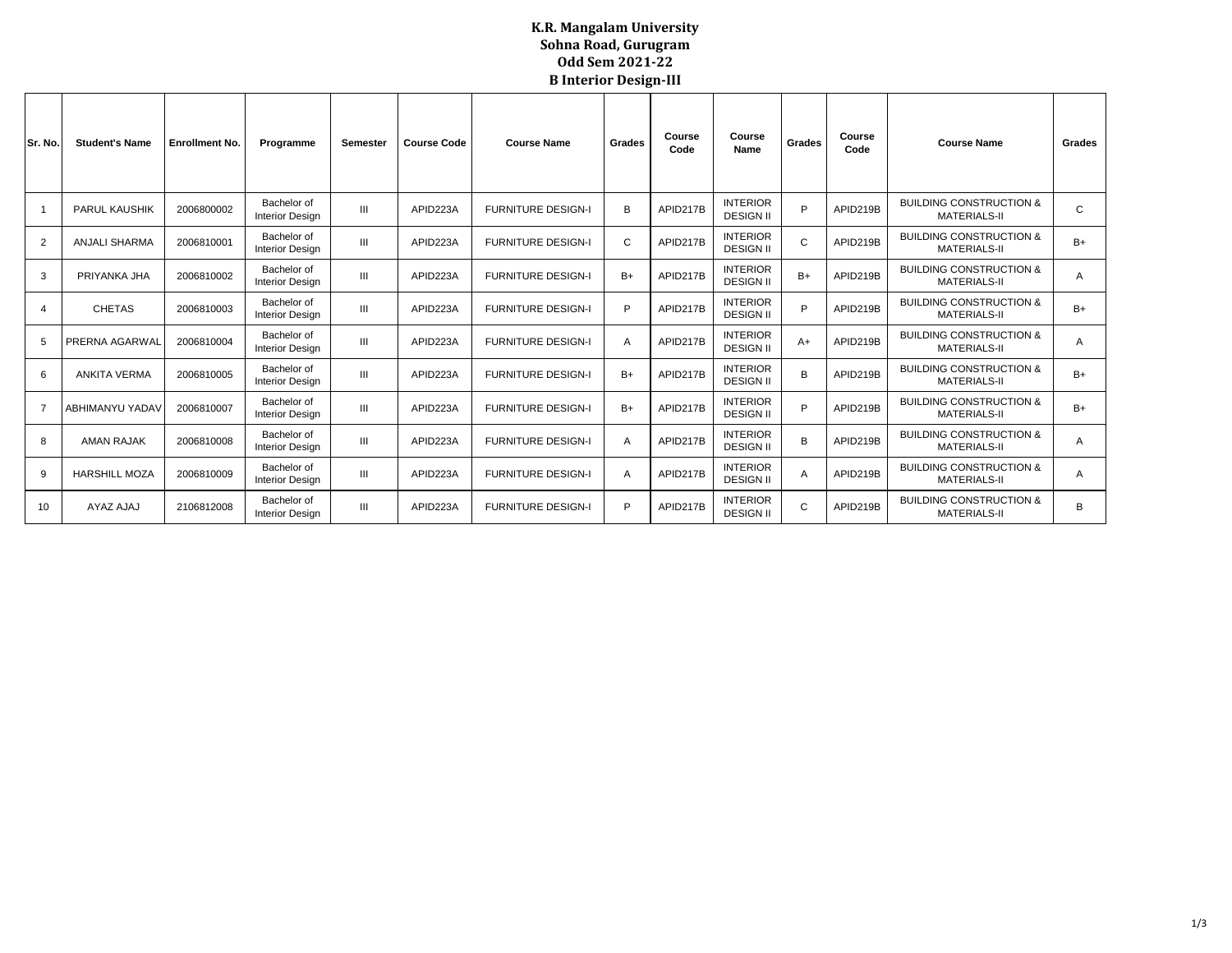## **K.R. Mangalam University Sohna Road, Gurugram Odd Sem 2021-22 B Interior Design-III**

| Sr. No.        | <b>Student's Name</b> | <b>Enrollment No.</b><br>Programme |                                       | <b>Semester</b> | Course<br>Code | <b>Course Name</b>         | Grades | <b>Course Code</b> | <b>Course Name</b>                            | Grades |
|----------------|-----------------------|------------------------------------|---------------------------------------|-----------------|----------------|----------------------------|--------|--------------------|-----------------------------------------------|--------|
|                | <b>PARUL KAUSHIK</b>  | 2006800002                         | Bachelor of<br><b>Interior Design</b> | III             | APID121B       | THEORY OF INTERIOR DESIGN- | B      | APAR241B           | <b>INDIAN ARCHITECTURAL</b><br><b>HISTORY</b> | P      |
| 2              | <b>ANJALI SHARMA</b>  | 2006810001                         | Bachelor of<br><b>Interior Design</b> | Ш               | APID121B       | THEORY OF INTERIOR DESIGN- | $B+$   | APAR241B           | <b>INDIAN ARCHITECTURAL</b><br><b>HISTORY</b> | C      |
| 3              | PRIYANKA JHA          | 2006810002                         | Bachelor of<br><b>Interior Design</b> | $\mathbf{III}$  | APID121B       | THEORY OF INTERIOR DESIGN- | $B+$   | APAR241B           | <b>INDIAN ARCHITECTURAL</b><br><b>HISTORY</b> | B      |
| 4              | <b>CHETAS</b>         | 2006810003                         | Bachelor of<br><b>Interior Design</b> | Ш               | APID121B       | THEORY OF INTERIOR DESIGN- | B      | APAR241B           | <b>INDIAN ARCHITECTURAL</b><br><b>HISTORY</b> | C      |
| 5              | PRERNA AGARWAL        | 2006810004                         | Bachelor of<br><b>Interior Design</b> | III             | APID121B       | THEORY OF INTERIOR DESIGN- | $A+$   | APAR241B           | <b>INDIAN ARCHITECTURAL</b><br><b>HISTORY</b> | $B+$   |
| 6              | <b>ANKITA VERMA</b>   | 2006810005                         | Bachelor of<br><b>Interior Design</b> | III             | APID121B       | THEORY OF INTERIOR DESIGN- | P      | APAR241B           | <b>INDIAN ARCHITECTURAL</b><br><b>HISTORY</b> | C      |
| $\overline{7}$ | ABHIMANYU YADAV       | 2006810007                         | Bachelor of<br><b>Interior Design</b> | $\mathbf{III}$  | APID121B       | THEORY OF INTERIOR DESIGN- | C      | APAR241B           | <b>INDIAN ARCHITECTURAL</b><br><b>HISTORY</b> | B      |
| 8              | <b>AMAN RAJAK</b>     | 2006810008                         | Bachelor of<br><b>Interior Design</b> | III             | APID121B       | THEORY OF INTERIOR DESIGN- | A      | APAR241B           | <b>INDIAN ARCHITECTURAL</b><br><b>HISTORY</b> | C      |
| 9              | <b>HARSHILL MOZA</b>  | 2006810009                         | Bachelor of<br><b>Interior Design</b> | $\mathbf{III}$  | APID121B       | THEORY OF INTERIOR DESIGN- | A      | APAR241B           | <b>INDIAN ARCHITECTURAL</b><br><b>HISTORY</b> | $B+$   |
| 10             | AYAZ AJAJ             | 2106812008                         | Bachelor of<br><b>Interior Design</b> | III             | APID121B       | THEORY OF INTERIOR DESIGN- | $B+$   | APAR241B           | <b>INDIAN ARCHITECTURAL</b><br><b>HISTORY</b> | C      |